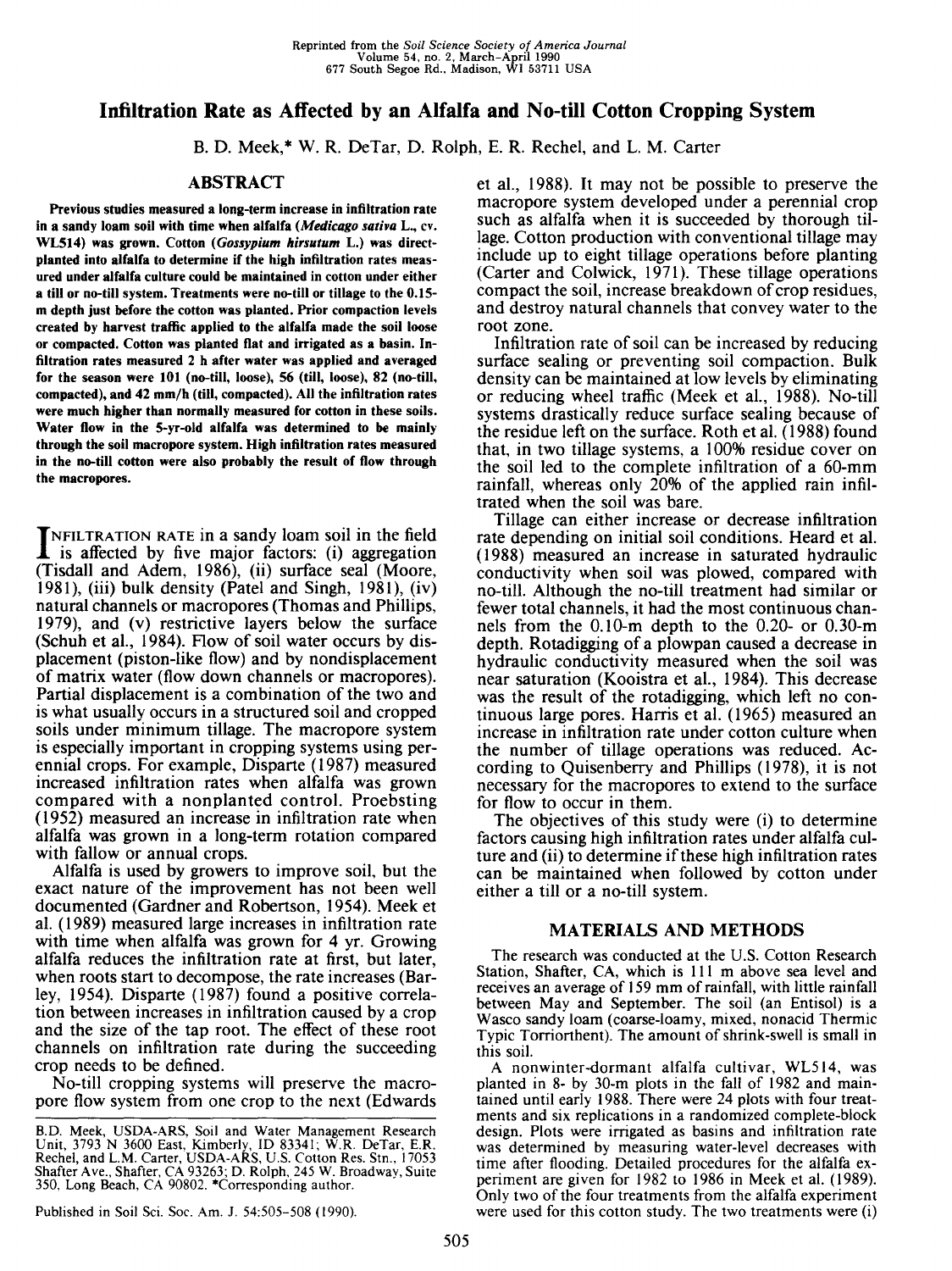loose (no preplant or harvest traffic) and (ii) compacted (repeated harvest traffic applied to 100% of the soil surface after each harvest).

The alfalfa was left unirrigated in 1987 but was harvested twice to remove growth that occurred. The alfalfa was killed on 24 March 1988 by an application of herbicide. The field was irrigated on 31 March. Each alfalfa main plot was subdivided lengthwise into two tillage subplots (each 8 m wide and 15 m long). One of the two subplots was rototilled to the 0.15-m depth on 6 April. The study consisted of 12 main plots with two treatments (traffic or no traffic) divided into 24 subplots by two subtreatments (tillage or no-till) and arranged in a split-block design with six replications. Cotton was planted 18 April, but did not emerge satisfactorily because of cold weather and was replanted 11 May. Emergence was adequate for a normal stand with a plant about every 0.20 m. Cotton was planted in rows 1 m apart using a planter that disturbed a strip 100 mm wide and 50 mm deep for each row. Plots that had been rototilled were cultivated (using sweeps that were 0.46 m wide) on 24 May and 14 July. Plots were irrigated as a basin seven times during the season on 12 May, 16 June, 6 and 20 July, and 1, 11, and 24 August. Plots were irrigated when approximately 50% of the available water was depleted in the top 0.60 m as determined by neutron-probe readings, and sufficient water was applied to refill the soil profile. Ammonium sulfate was applied to the nontilled plots on 29 July (45 kg N/ha) because petiole analysis indicated a N deficiency. No wheel traffic was applied to the plots during the time that cotton was being grown, with all operations being done by a wide tractive frame traveling on wheel paths. Plots were hand weeded as necessary.

The effect of macropores in alfalfa on infiltration was measured from December 1987 to January 1988 by obtaining the water flow rate under fallow conditions at one site in each plot under both ponded and unsaturated conditions. The flow rate under ponded conditions was obtained using the double-ring method (Bouwer, 1986) and the rate under unsaturated conditions obtained using a disk permeameter (Perroux and White, 1988). The difference in flow rate between ponded and unsaturated conditions is assumed to be equal to the flow in the macropores. Watson and Luxmoore (1986) used a similar method to determine flow through macropores.

Measurements under ponded conditions were made by driving an outer and an inner ring into the soil at one site in each plot. The rings were 0.20 and 0.60 m in diameter and were driven to depths of 0.15 (inner) and 0.10 m (outer ring) into the soil. Water levels in the rings were maintained at the same level using inverted bottles with a scale attached to the side. Rate of water flow into the inner ring was measured at 2 h and the infiltration rate calculated.

The disc permeameter was similar to that used by Perroux and White (1988). The water-supply membrane was a stainless steel screen (180-mm diam. with 0.8-mm-diam. apertures). When the measurements under ponded conditions were completed, the water source was removed, and when the water had just infiltrated in both rings 0.25-mm-diam. sand was added to the inner ring to a depth of 30 mm and the disk permeameter was placed in the inner ring. Measurements were made at soil matrix potentials of  $-0.3$  and  $-0.6$  kPa after equilibrium had been reached, usually less than 15 min.

In 1988, infiltration rate was measured for all irrigations except for the germination irrigation on 12 May. Each plot was irrigated as a basin (water was added to approximately the 200-mm depth) and the infiltration determined by measuring the decrease in water level with time. It took 12 to 15 min to flood a plot. Infiltration rates were determined 2 h after one half of the plot .was flooded. If all the irrigation water infiltrated before 2 h, the rate at 2 h was calculated by extrapolation. Extra water was added during the last ir-



2 h after flooding.

rigation so that the relationship between infiltration rate and time after water was applied could be defined.

For comparison, infiltration rate was measured in a field adjacent to the one in the main experiment. In this field, cotton was planted flat with conventional tillage where barley had been grown the previous year. The bulk density of this field was similar to the loose treatment in the main experiment because operations were done with the wide tractive frame with no wheel traffic allowed in the plots.

Bulk density was measured using a two-probe density gauge, with two measurements in each plot. The procedure used is given in Meek et al., 1988. Soil water potential was measured using tensiometers in 12 of the 24 plots during the irrigation on 16 June (0.15-m depth) and during the irrigation on 24 August (0.10- and 0.20-m depths).

## **RESULTS AND DISCUSSION**

#### **Infiltration Rate—Alfalfa**

Infiltration rates increased with time when alfalfa was grown for 4 yr, even when 100% of the soil surface was trafficked after each harvest (Fig. 1). There was a larger increase in infiltration rate for the loose compared with the compacted treatment.

Soil compaction did not significantly reduce total water flow, compared with the loose treatment in this experiment, although the difference was large when measured under ponded conditions with double rings in 5-yr-old alfalfa (Table 1). Compaction reduced water flow by 67% when flow through macropores  $(>1$ 

**Table 1. Infiltration rate on 5-yr-old alfalfa as affected by matrix potential and soil compaction.**

|                           | Matrix potential (kPa)† |        |     |            |  |  |  |
|---------------------------|-------------------------|--------|-----|------------|--|--|--|
| Treatment                 | 0.0                     | 0.3    | 0.6 | Macroporet |  |  |  |
|                           |                         |        |     |            |  |  |  |
| Loose                     |                         |        |     |            |  |  |  |
| (no traffic)              | 152                     | 64     | 51  | 88         |  |  |  |
| Compacted                 |                         |        |     |            |  |  |  |
| $(100\% \text{ traffic})$ | 100                     | 21     | 20  | 79         |  |  |  |
| Significance              | NS                      | $\ast$ | ٠   | NS         |  |  |  |

\* Differences within column are significant at the 0.05 level.  $NS = not$  significant.

t Soil matrix potentials of 0.3 or 0.6 kPa would have excluded pores of 1 and 0.5 mm, respectively.

Differences in flow rate between flow at 0.0 and 0.3 kPa.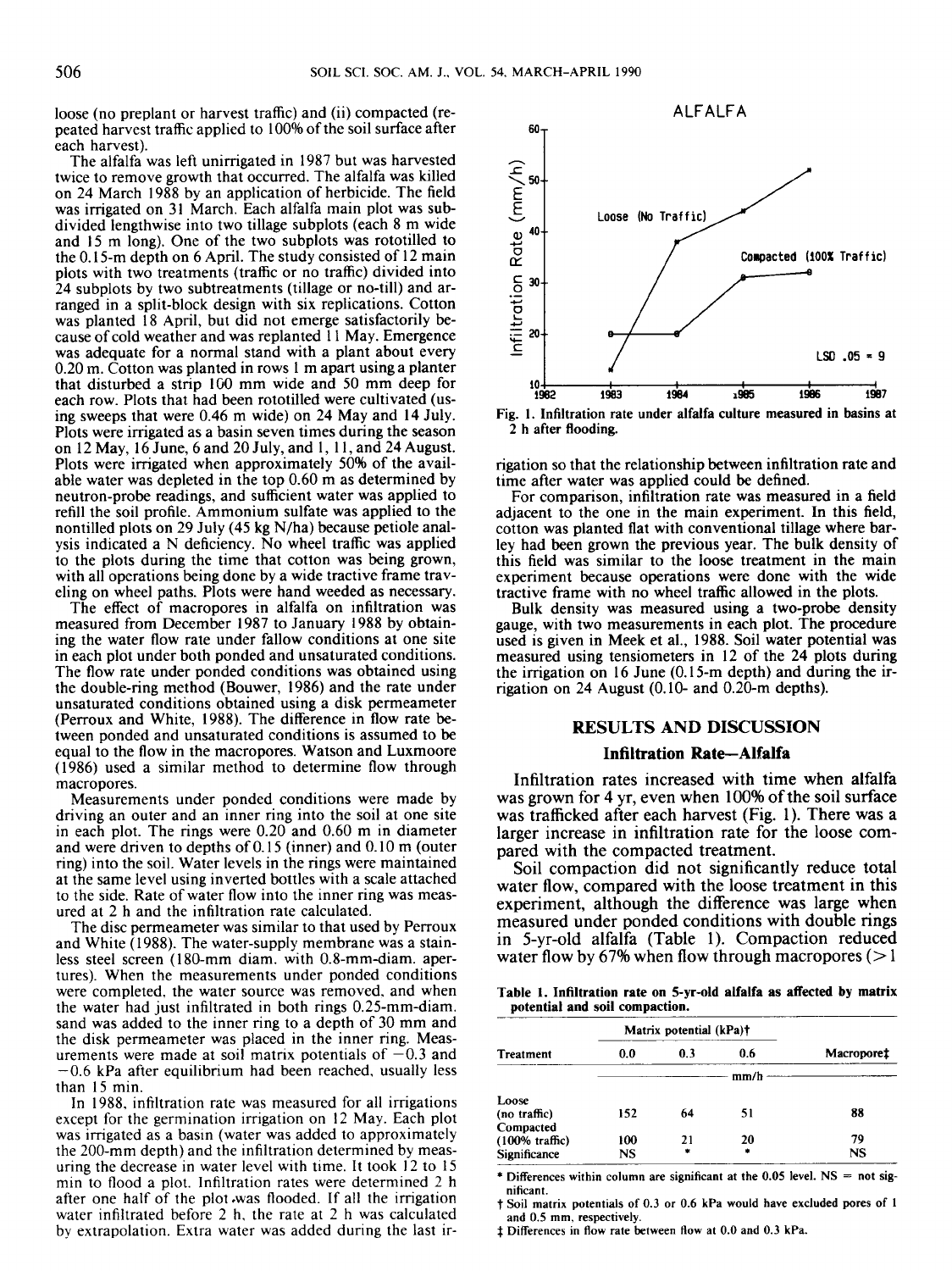

Fig. 2. Infiltration rate under cotton in 1988. Cotton was planted flat and infiltration measured in basins at 2 h after flooding.

mm) was excluded. The greater difference in flow rates between soil matrix potentials of  $-0.3$  and  $-0.6$  kPa for the loose treatment, compared with the compacted treatment, would indicate more pores in the 0.5- to 1 mm range with no wheel traffic since these are the pores that would drain between  $-0.3$  and  $-0.6$  kPa matrix potential. Traffic did not seem to disturb the flow rate of the macropore system and this allowed water to bypass the compacted surface soil, traveling through macropores.

### **Infiltration Rate-Cotton**

Infiltration rates were high for both no-till treatments, compared with conventional cotton culture (Fig. 2). There was a 40% decrease in infiltration rate from the second to the last irrigation during the season (average of all treatments). Compaction reduced infiltration rate 22%, compared with the loose treatment, and rototilling reduced infiltration by 47% (all treatments and all irrigations). Infiltration rates for the first part of the season under cotton were higher than measured for alfalfa in 1986, indicating a decay of roots during fallow contributing to flow in the macropore system. Mech (1961) reported high infiltration rates under 3rd-yr alfalfa, but the rates dropped drastically under the succeeding potato crop. The difference between the two studies may have been caused by the amount of tillage applied to the potato crop.

In the field adjacent to the main experiment, the infiltration rate measured 2 h after flooding was 12.0 mm/h (11 July) and 13.0 mm/h (11 August). The field was planted flat with cotton and basin irrigated. These rates are similar to the rates measured in grower fields



Fig. 3. Bulk density measured in 1988 under cotton culture (each point is an average of 12 readings).

in this area. Barley preceding the cotton crop and conventional tillage between the two crops would have resulted in fewer macropores for water, compared with the deep-rooted alfalfa.

Infiltration rates were high even in the compacted, no-till treatment, which had a bulk density of 1.83 Mg  $m<sup>-3</sup>$  at the 0.10-m depth (Fig. 3). Rototilling the compacted treatment resulted in a decrease in infiltration rate. The rototilling should increase displacementtype water flow through the soil matrix, but would disrupt channels formed by the alfalfa crop.

The decrease in infiltration rate with time after each irrigation was the same for all treatments. When the logarithm of the infiltration rate (cm/min) was plotted against the logarithm of the time after water was applied (min), the slope of the line was  $-0.349$ . The uniform slope and same relative differences between treatments with time would indicate that the pore structure was not changing with time as a result of the treatments.

A positive matrix potential was measured near the soil surface both times tensiometer measurements were made. The soil matrix potential at the 0.15-m depth during the second irrigation averaged a positive 1.0 kPa, and only 1 out of 12 readings were negative (Table 2). Readings were similar during the last irrigation, with all tensiometers having a positive matrix potential during irrigation and averaging 1.4 (0.10-m depth) and 1.0 kPa (0.20-m depth). These positive

**Table** 2. Soil **water potential measured during** the second **(16 June) and last flood** irrigation (24 August) of cotton **in 1988.**

| Irrigation<br>no. |       | Loose                |                           |     |                   |            |                   |                      | Compacted |     |                   |     |      |     |     |     |      |
|-------------------|-------|----------------------|---------------------------|-----|-------------------|------------|-------------------|----------------------|-----------|-----|-------------------|-----|------|-----|-----|-----|------|
|                   |       | No-till replications |                           |     | Till replications |            |                   | No-till replications |           |     | Till replications |     |      |     |     |     |      |
|                   | Depth |                      |                           |     | Ave.              |            |                   |                      | Ave.      |     |                   |     | Ave. |     |     |     | Avr. |
|                   | m     |                      |                           |     |                   |            |                   |                      |           | kPa |                   |     |      |     |     |     |      |
|                   | 0.15  |                      | $1.4 \quad 0.5 \quad 0.9$ |     | 0.9               | $-1.0$ 2.0 |                   | 0.7                  | -0.9      | 0.7 | - 1.9             | 0.1 | 0.9  | 1.5 | 1.5 | 0.5 | 1.2  |
|                   | 0.10  |                      | $1.6^{\circ}$             | 0.6 | 1.3               | 1.3        | $\sim$ 1.1 $\sim$ | 0.6                  | 1.0       | 2.6 | 1.6               | 2.4 | 2.2  | 1.2 | 1.9 | 1.3 |      |
|                   | 0.20  | 1.8                  | 2.0                       |     | 1.6               |            | 0.3               | 0.6                  | 0.5       | 1.4 | 1.6 <sub>1</sub>  | 1.9 | 1.6  | 0.3 | 1.3 | 1.0 | 0.9  |

t Reading taken about 36 min after water applied for Irrigation 2 and 90 min for Irrigation 7.

Measurements made in three out of six replications; each value an average of one or two tensiometers.